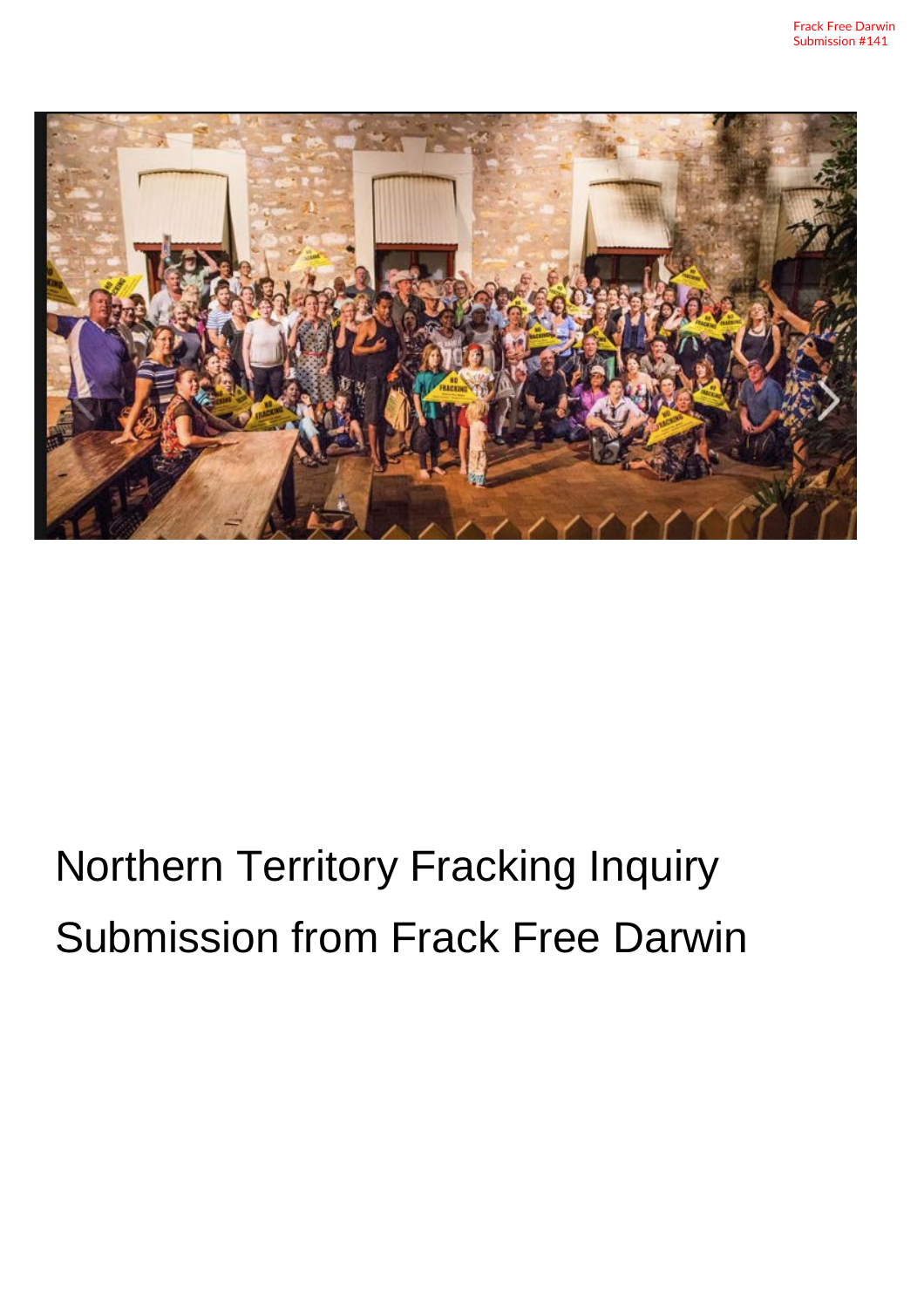# Northern Territory Fracking Inquiry

Frack Free Darwin Written Submission

Belinda Quinlivian, Melissa Bury, Christopher Naden.

As a group, Frack Free Darwin, banded together in March 2016. We have a core group of over 200 members and we meet fortnightly to discuss issues regarding the fracking industry in the Northern Territory. We also run community stalls where we engage with the public and hear their concerns, have conversations, answer questions and help to educate them about fracking in the Northern Territory.

Our submission is based on some of the community concerns that present to us on these stalls and in our meetings.

As Frack Free Darwin stall holders, we endeavour to answer any questions that are asked by the general public, in accordance with scientific evidence based on what is happening in Qld with CSG and in America with the shale gas industry.

For this submission, we have used information from the Concerned Health Professionals of New York & Physicians for Social Responsibility (2017, Nov 27) "Compendium of Scientific, Medical and Media Findings Demonstrating Risks and Harms of Fracking (Unconventional Gas and Oil Extraction) "(4th Ed.).

<http://concernedhealthny.org/compendium/>

We also provide detailed up to date maps, which can be found on the Northern Territory Government website.

Reference: <https://1drv.ms/b/s!AovNzcCgqwW5gRkawjuubIAYEda6>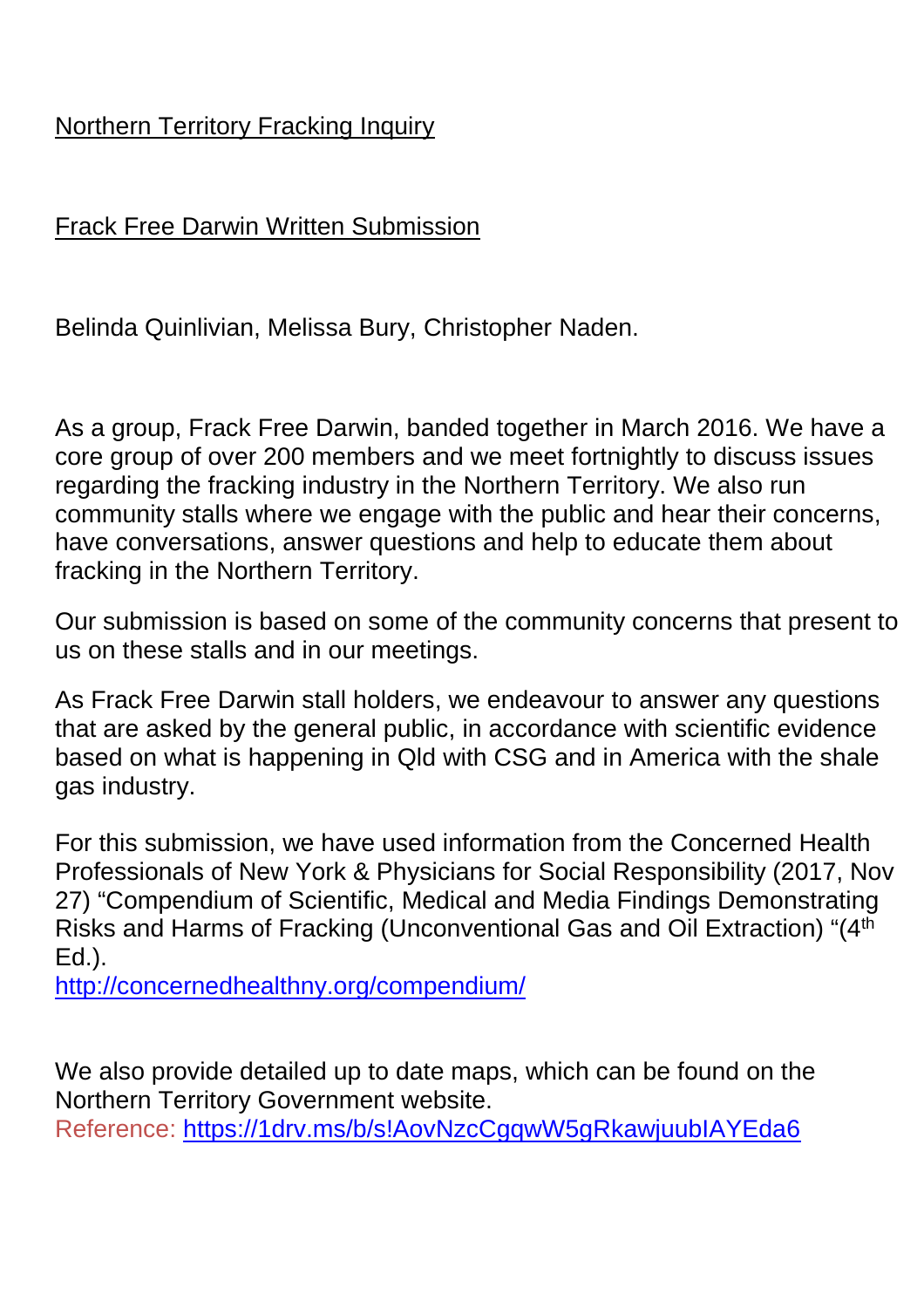#### energyNT 2013





 $\overline{4}$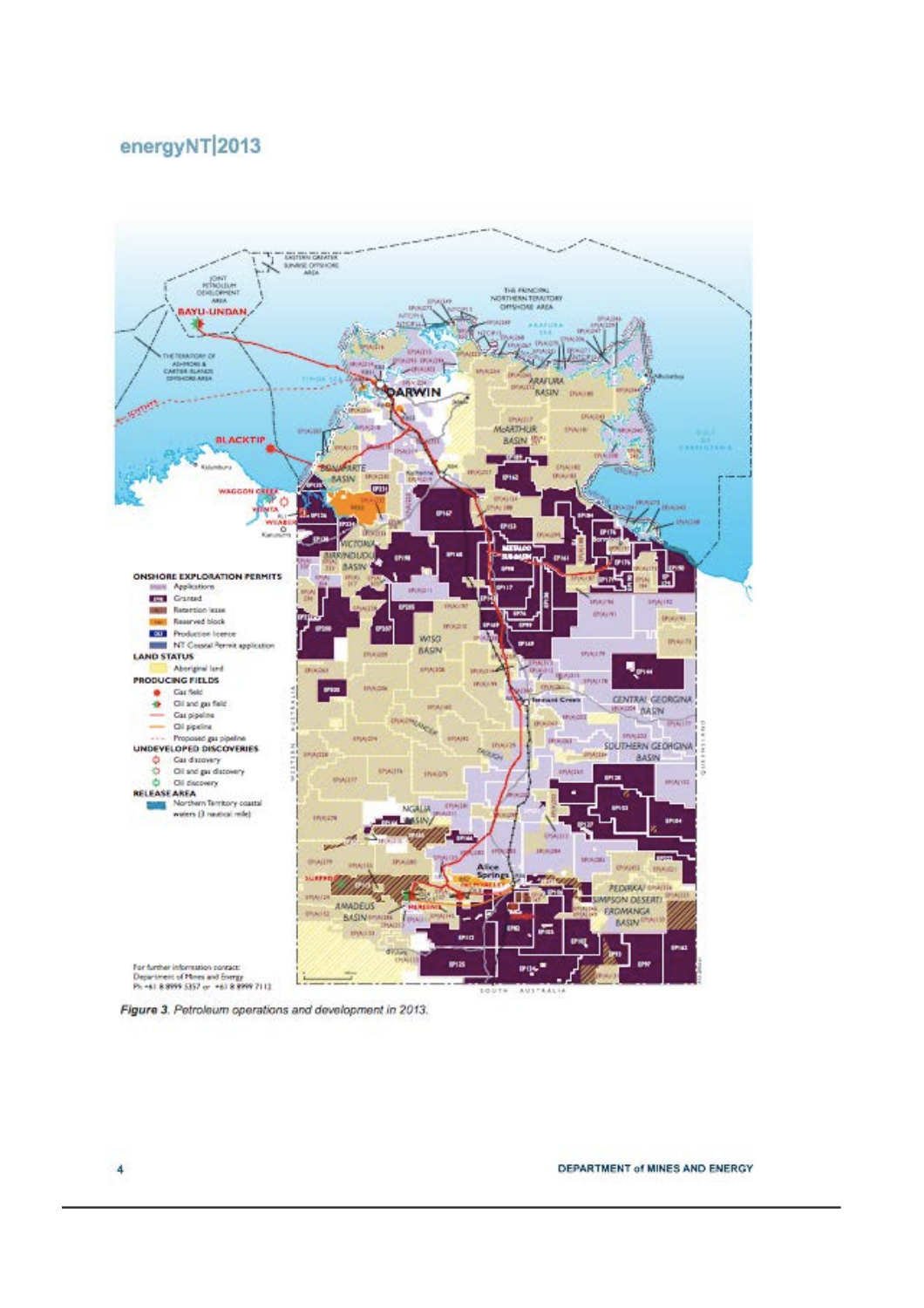## Environmental Impacts

Long term environmental impacts are of great concern to local Territorians especially considering the NT has some of the worst examples of legacy mines. None to date have been fully remediated.

Currently the estimated level of legacy mining liabilities for the Northern Territory is in excess of \$1 billion.

Reference: International Summit on Derelict Mines – Singleton NSW Dec 2016 Managing Mining Legacies in the Northern Territory. Mike Fawcett. Manager Mining Remediation.

# Environmental Impacts Evidence

March 3, 2015 – A research team from Duquesne University reviewed the evidence for environmental impacts to air and water from activities related to shale gas extraction in Pennsylvania and explored potential mechanisms for contamination of air and water related to the drilling and fracking process itself. Among them: deformations of the shale bedrock caused by the injection of large volumes of fluid result in "pressure bulbs" that are translated through rock layers and can impact faults and fissures, so affecting groundwater.

Reference: Lampe, D. J. & Stolz, J. F. (2015). Current perspectives on unconventional shale gas extraction in the Appalachian Basin. *Journal of Environmental Science and Health, Part A: Toxic/Hazardous Substances and Environmental Engineering*, *50*(5), 434-446. doi: 10.1080/10934529.2015.992653

December 17, 2014 – As part of a lengthy review that became the foundation for New York State's ban on high volume hydraulic fracturing, the New York State Department of Health (NYSDOH) identified environmental problems associated with fracking that could contribute to adverse public health impacts. Among them: air pollution (particulate matter, ozone, diesel exhaust, and volatile organic compounds) that could affect respiratory health; drinking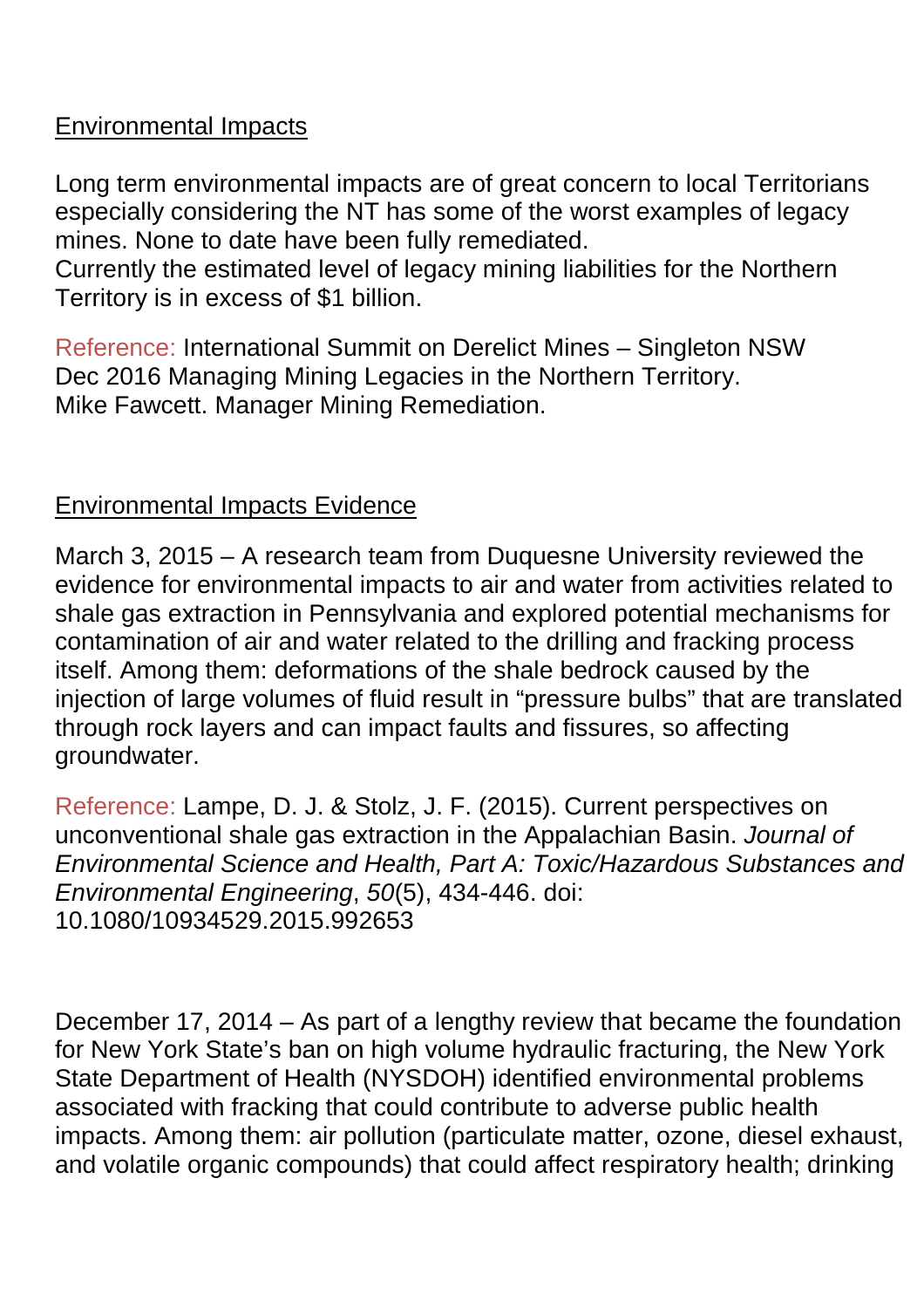water contamination from underground migration of methane and/or fracking chemicals associated with faulty well construction or seismic activity; drinking water contamination from inadequate water treatment of fracking waste or from surface spills of fracking chemicals or wastewater; earthquakes and the creation of fissures; increased vehicle traffic; increased noise; increased demand for housing and medical care; and public health problems related to climate change impacts from methane and other greenhouse gas emissions into the atmosphere. The NYSDOH Public Health Review also discussed findings from surveys of health symptoms among residents living near high volume hydraulic fracturing activities. These included skin rash, nausea or vomiting, abdominal pain, breathing difficulties, cough, nosebleed, anxiety, stress, headache, dizziness, eye irritation, and throat irritation in populations living near drilling and fracking operations. The NYSDOH Public Health Review noted that ongoing studies by both government agencies and several academic institutions were exploring the public health risks and impacts of fracking but that many of these studies were years from completion. The review concludes:

... significant gaps exist in the knowledge of potential public health impacts from [high volume hydraulic fracturing].... The existing science investigating associations between [high volume hydraulic fracturing] activities and observable adverse health outcomes is very sparse and the studies that have been published have significant scientific limitations. Nevertheless, studies are suggestive of potential public health risks related to [high volume hydraulic fracturing] activity that warrant further careful evaluation.

In an accompanying letter to the New York State Department of Environmental Conservation, Health Commissioner Howard Zucker, MD, concluded, ... the overall weight of the evidence from the cumulative body of information contained in this Public Health Review demonstrates that there are significant uncertainties about the kinds of adverse health outcomes that may be associated with [high volume hydraulic fracturing], the likelihood of the occurrence of adverse health outcomes and the effectiveness of some of the mitigation measures in reducing or preventing environmental impacts which could adversely affect public health. Until the science provides sufficient information to determine the level of risk to public health from [fracking] to all New Yorkers and whether the risks can be adequately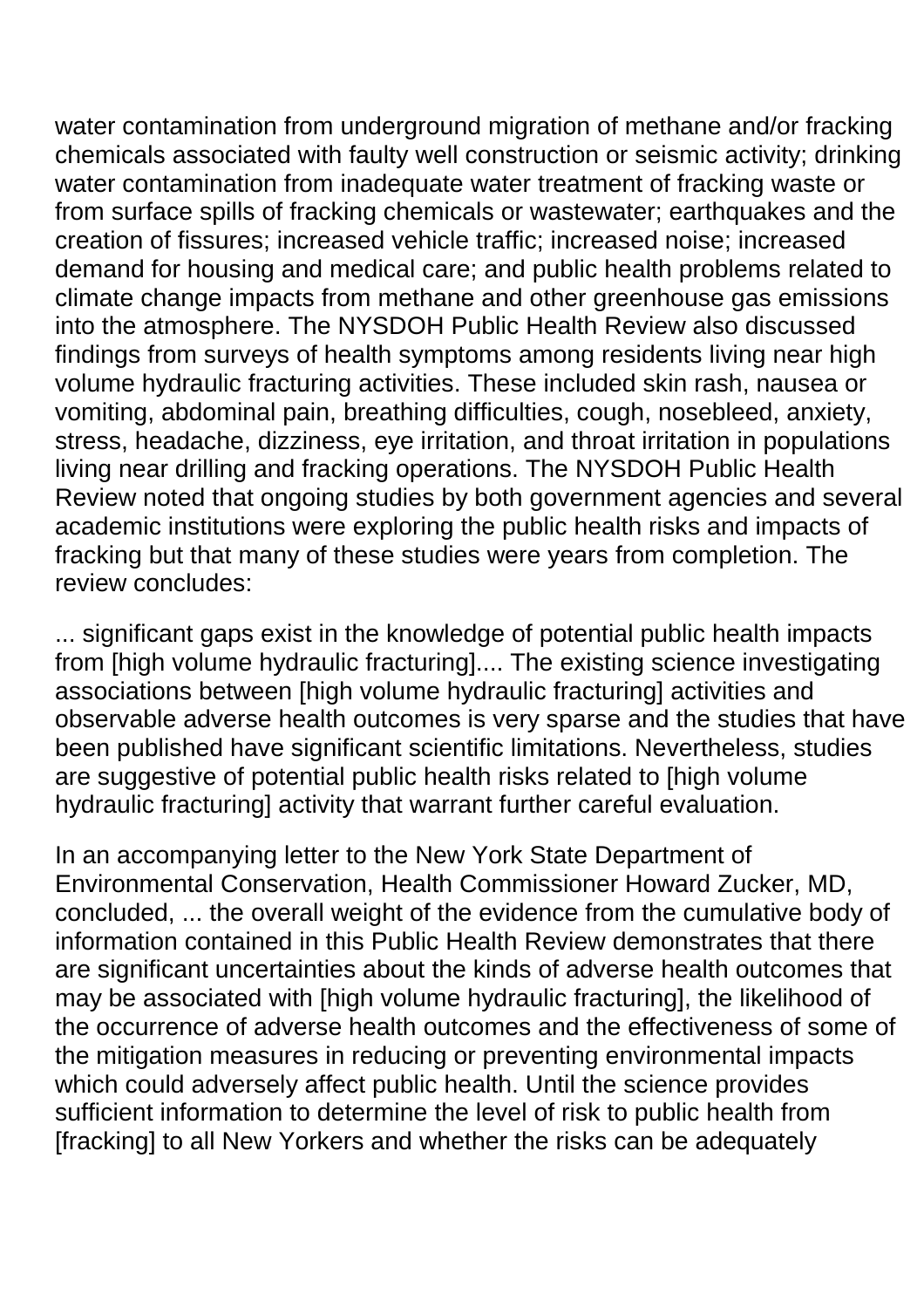managed, DOH recommends that high volume hydraulic fracturing should not proceed in NYS.

Reference: New York State Department of Health. (2014, December 17). A public health review of high volume hydraulic fracturing for shale gas development. Retrieved from

http://www.health.ny.gov/press/reports/docs/high\_volume\_hydraulic\_fracturin g.pdf

June 26, 2015 – A decade-long USGS study of 11,000 public drinking water wells in California—nearly all the groundwater used for public supply—found high levels of potentially toxic contaminants in about 20 percent of the wells, affecting about 18 percent of the state's population. Although the study did not specifically investigate contaminants from oil and gas extraction, it does provide evidence for farm irrigation draining into groundwater, raising questions about the possible contamination of drinking water aquifers from the reuse of fracking wastewater for crop irrigation.

Reference: Knickmeyer E., & Smith, S. (2015, July 15). Study finds contaminants in California public-water supplies. *Associated Press.*  Retrieved from

#### Well Failure

Contamination of waterways/aquifers due to well failure is also a common concern with the general public.

#### Well Failure Evidence

A 2014 analysis of more than 75,000 compliance reports for more than 41,000 wells in Pennsylvania found that newer wells have higher leakage rates and that unconventional shale gas wells leak more than conventional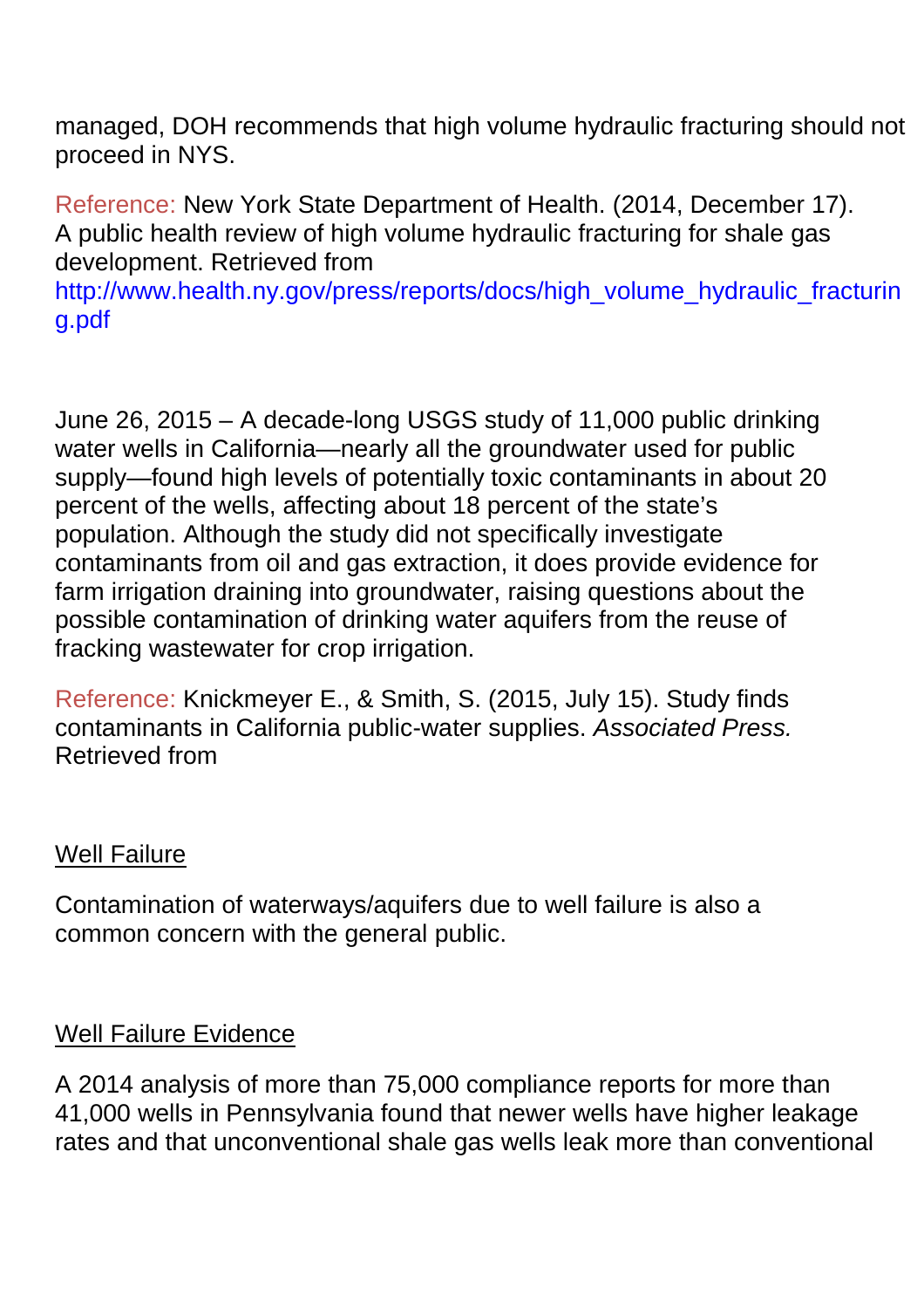wells drilled within the same time period. Industry has no solution for rectifying the chronic problem of well casing/cement leakage.

July 9, 2015 – As part of a larger examination of the potential health and environmental impacts of fracking in California, the California Council on Science and Technology (CCST) documented cases of well failures triggered by underground movements that caused well casings to shear. Sheared well casings can allow gas and fluids from the fracking zone to migrate to overlying aquifers. The CCST team identified several mechanisms by which casing shears can occur in California as oil wells age: surface subsidence, heaving, reservoir compaction, and earthquakes. Prolonged drought can also damage the integrity of well casings: as groundwater levels fall, landforms can sink and contribute to casing shear.

Reference: Stringfellow, W. T., Cooley H., Varadharajan, C., Heberger, M., Reagan, M. T., Domen, J.K., Sandelin, W. ... Houseworth, J. E. (2015, July 9). Volume II, Chapter 2: Impacts of well stimulation on water resources. In: *An Independent Scientific Assessment of Well Stimulation in California.*  California Council on Science and Technology, Sacramento, CA. Retrieved from http://ccst.us/publications/2015/vol-II-chapter-2.pdf

January 8, 2013 – According to state inspections of all 6,000 wells drilled in Pennsylvania's Marcellus Shale before 2013, six to ten per cent of them leaked natural gas, with the rate of leakage increasing over time. The rate was six per cent in 2010 (97 well failures out of 1,609 wells drilled); 7.1 per cent in 2011 (140 well failures out of 1,972 wells drilled); and 8.9 percent in 2012 (120 well failures out of 1,346 wells drilled).

Reference: Ingraffea, A. R. (2013). Some scientific failings within high volume hydraulic fracturing proposed regulations. Retrieved from http://www.psehealthyenergy.org/data/NYS\_DEC\_Proposed\_REGS\_comme nts\_Ingraffea\_Jan\_2013.pdf

July 11, 2016 – An interdisciplinary team led by University of Colorado researchers found methane in 42 water wells in the intensely drilled Denver-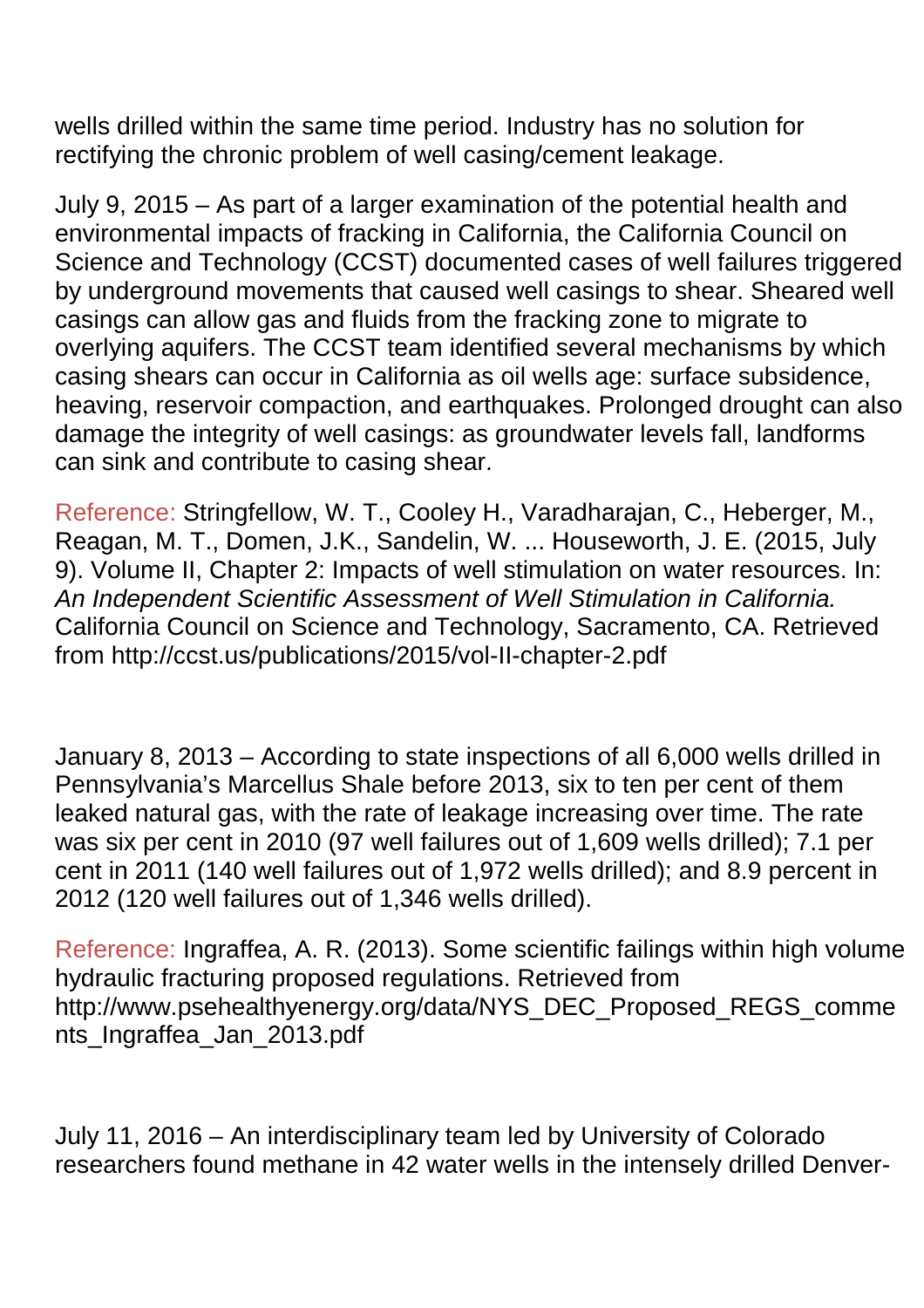Julesburg Basin where high volume, horizontal fracking operations began in 2010. By examining isotopes and gas molecular ratios, the researchers determined that the gas contaminating these wells was thermogenic in origin, rather than microbial, and therefore had migrated up into the groundwater from underlying oil- and gas-containing shale. The steady rate of well contamination over time—two cases per year from 2001 to 2014—suggests that well failures, rather than the process of hydraulic fracturing itself, was the mechanism that created migration pathways for the stray gas to reach drinking water sources. Of the 42 affected wells, 11 had already been identified by state regulators as suffering from "barrier failures."

Reference: Sherwood, O. A., Rogers, J. D., Lackey, G., Burke, T. L., Osborn, S. G. & Ryan, J. N. (2016). Groundwater methane in relation to oil and gas development and shallow coal seams in the Denver-Julesburg Basin of Colorado. *Proceedings of the National Academy of Sciences 113*(30). doi: 10.1073/pnas.1523267113

May 22, 2014 – In a 69-page report, University of Waterloo researchers warned that natural gas seeping from 500,000 wellbores in Canada represents "a threat to environment and public safety" due to groundwater contamination, greenhouse gas emissions, and explosion risks wherever methane collects in unvented buildings and spaces. The report found that 10 percent of all active and suspended gas wells in British Columbia now leak methane. Additionally, the report found that some hydraulically fractured shale gas wells in that province have become "super methane emitters" that spew as much as 2,000 kilograms of methane a year.

Reference: Dusseault, M. B., Jackson, R. E., & MacDonal, D. (2014, May 22). *Towards a road map for mitigating the rates and occurrences of longterm wellbore leakage*. Geofirma. Retrieved from [http://geofirma.com/wp](http://geofirma.com/wp-%20content/uploads/2015/05/lwp-final-report_compressed.pdf)[content/uploads/2015/05/lwp-final-report\\_compressed.pdf](http://geofirma.com/wp-%20content/uploads/2015/05/lwp-final-report_compressed.pdf)

Reference: Nikiforuk, A. (2014, June 5). Canada's 500,000 leaky energy wells: 'Threat to public' *The Tyee*. Retrieved from <http://www.thetyee.ca/News/2014/06/05/Canada-Leaky-Energy-Wells/>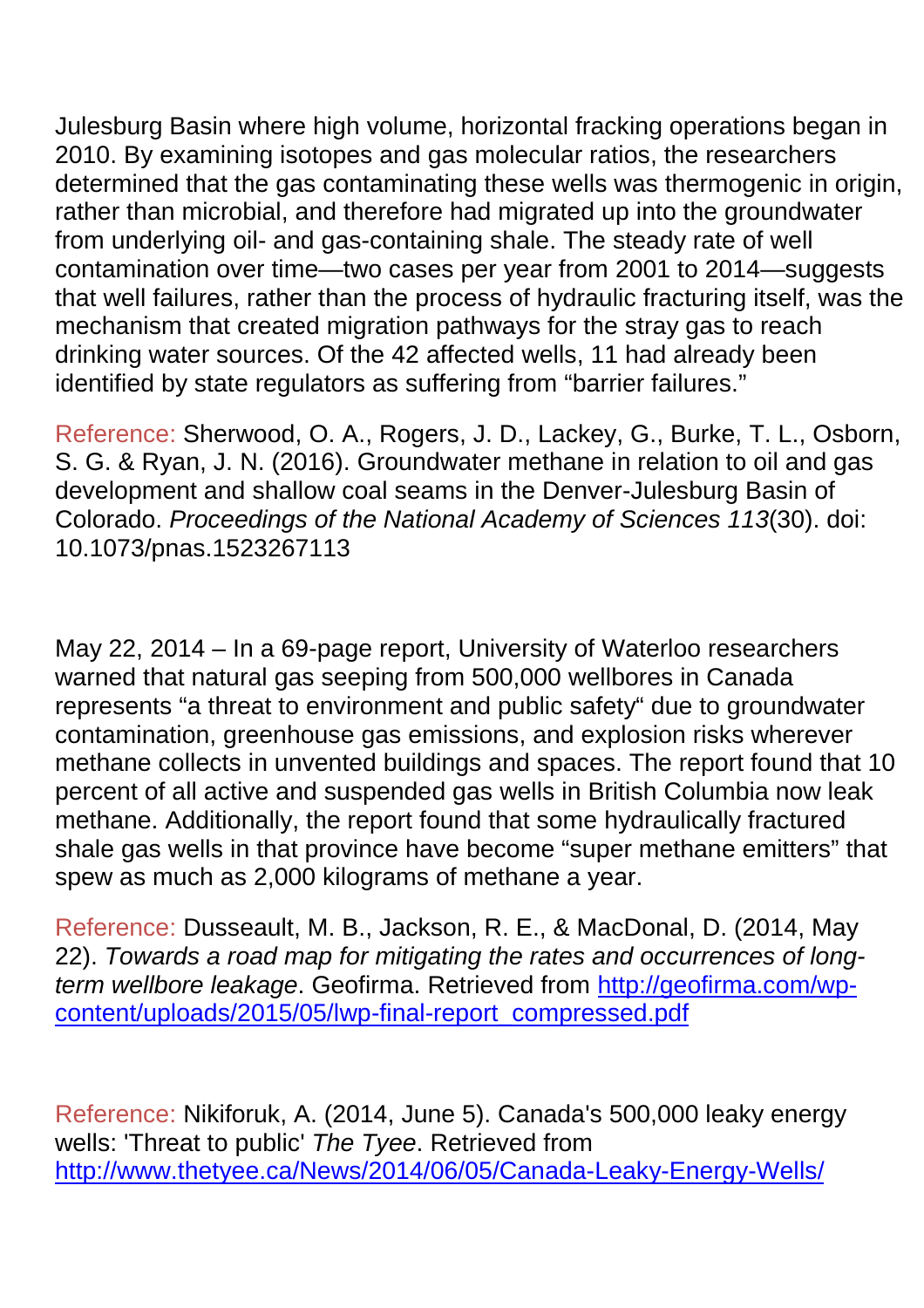May 1, 2014 – Following a comprehensive review of evidence, the Council of Canadian Academies identified inherent problems with well integrity as one of its top concerns about unconventional drilling and fracking. According to one expert panel, "the greatest threat to groundwater is gas leakage from wells from which even existing best practices cannot assure long-term prevention."

Regarding their concerns related to well integrity and cement issues, the panel wrote:

Two issues of particular concern to panel members are water resources, especially groundwater, and GHG emissions. Both related to well integrity.... Natural gas leakage from improperly formed, damaged, or deteriorated cement seals is a long- recognized yet unresolved problem. Leaky wells due to improperly placed cement seals, damage from repeated fracturing treatments, or cement deterioration over time, have the potential to create pathways for contamination of groundwater resources and to increase GHG emissions.

They further explain:

Cement may crack, shrink, or become deformed over time, thereby reducing the tightness of the seal around the well and allowing the fluids and gases ... to escape into the annulus between casing and rock and thus to the surface.... The challenge of ensuring a tight cement seal [will] be greater for shale gas wells that are subjected to repeated pulses of high pressure during the hydraulic fracturing process than for conventional gas wells. This pressure stresses the casing and therefore the cement that isolates the well from surrounding formations repeatedly.

Reference: Council of Canadian Academies. (2014, May 1). *Environmental Impacts of Shale Gas Extraction in Canada: the Expert Panel on Harnessing Science and Technology to Understand the Environmental Impacts of Shale*  Gas Extraction. Retrieved from<http://bit.ly/1nNicuf>

June 30, 2015 – According to the New York State Department of Environmental Conservation (NYS DEC) Findings Statement, "there is a risk that well integrity can fail, especially over time, and questions have arisen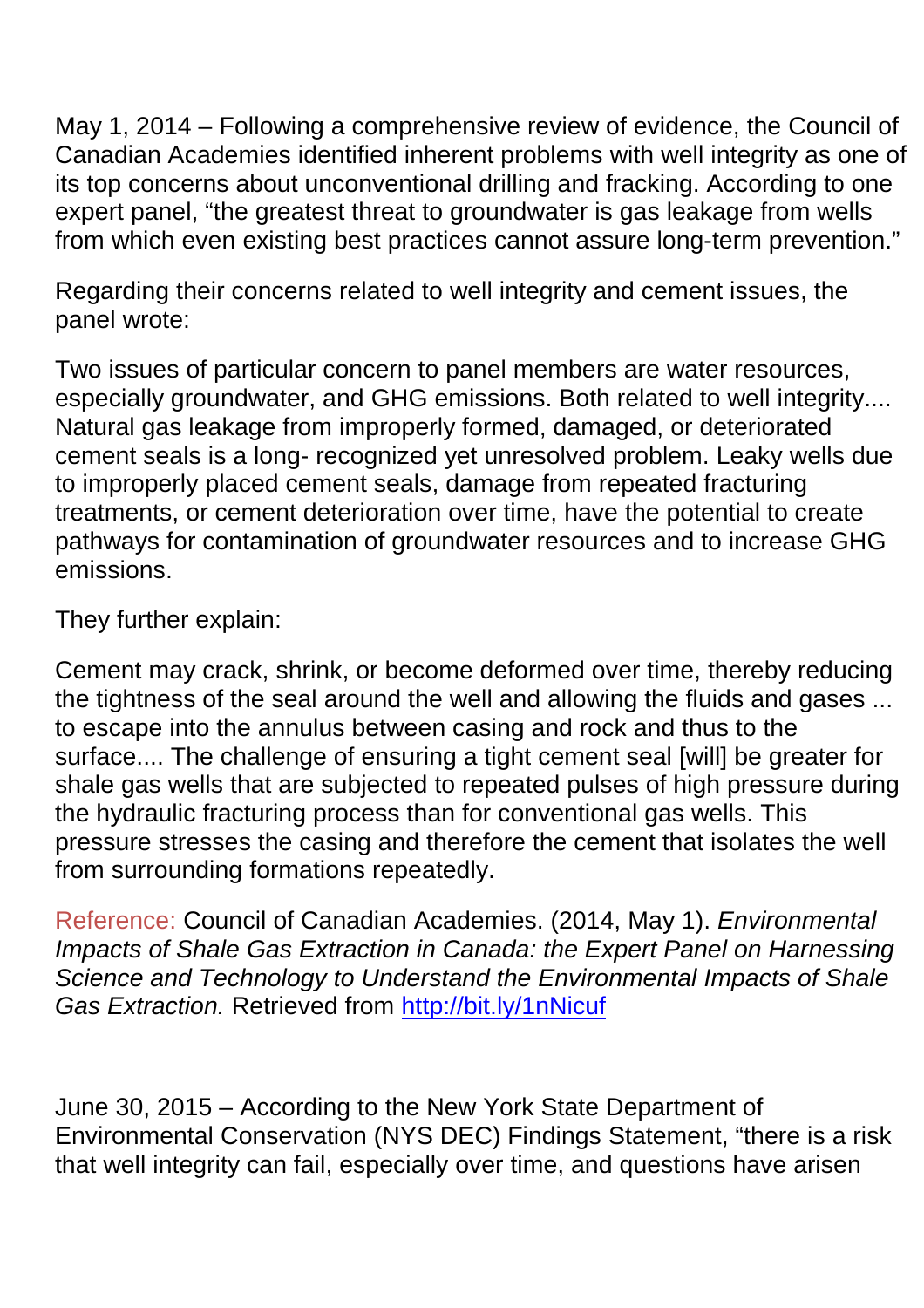about whether high-volume hydraulic fracturing can cause seismic changes which could potentially result in fracturing fluid migration through abandoned wells or existing fissures and faults. Thus, high-volume hydraulic fracturing could result in significant adverse impacts to water resources from well construction and fracturing fluid migration."

Reference: New York State Department of Environmental Conservation. (2015, June 30). Final supplemental generic environmental impact statement on the oil, gas and solution mining regulatory program: regulatory program for horizontal drilling and high-volume hydraulic fracturing to develop the Marcellus Shale and other low-permeability gas reservoirs, findings statement. Retrieved from

[http://www.dec.ny.gov/docs/materials\\_minerals\\_pdf/findingstatehvhf62015.pd](http://www.dec.ny.gov/docs/materials_minerals_pdf/findingstatehvhf62015.pdf) [f](http://www.dec.ny.gov/docs/materials_minerals_pdf/findingstatehvhf62015.pdf)

# Chemicals in Fracking Fluid

One of the many concerns about Shale Gas Hydraulic Fracturing that presents to us in conversations with the public is the use of harmful chemicals in the fracturing process, and the lack of transparency on the part of the gas companies. There seems to be considerable disparity between the components of frack fluid talked about by the gas companies when they make their presentations to the public, and those chemicals listed as common frack fluid additives in peerreviewed research.

During my attendance at one of the Public Information Sessions held by representatives of the gas industry in Darwin last year I witnessed the panel telling its audience that 'salt water' was used to fracture the shale rock. When questioned about the use of fresh water the panellist assured the audience that only water identified as unsuitable for drinking or agriculture was used. When questioned about the mixing of chemicals with that water, the panellist assured the audience that only a small amount of 'polymers' was added to the water. The panel then went on to assert that the frack waste fluid that was generated in the fracking process was minimal in quantity and easily disposed of.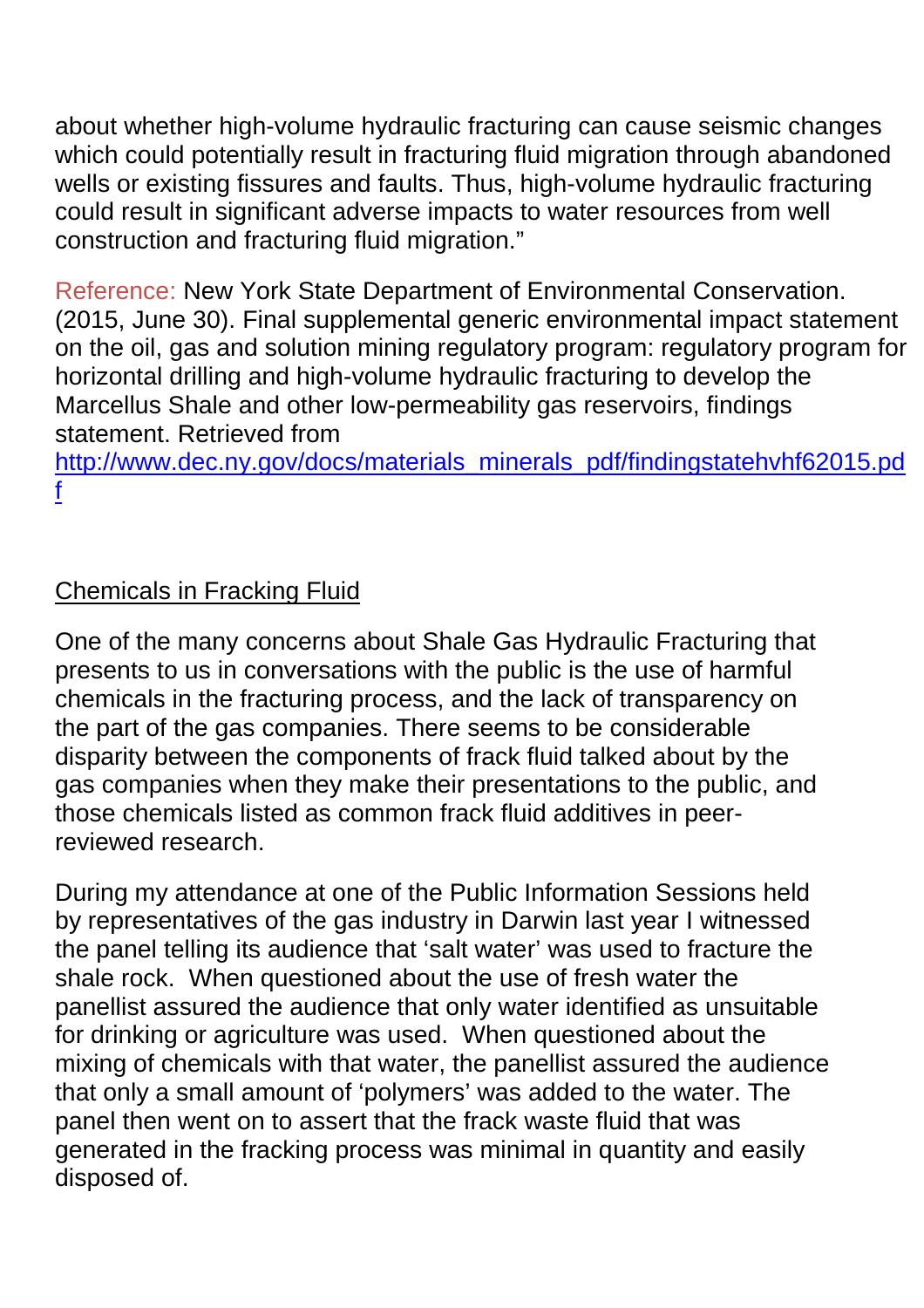In actual fact there is a large body of evidence suggesting that these claims are incorrect, some of which can be found in the fourth edition of the Compendium referenced below. Given the importance of a social license in undertaking fracking operations, it is essential that the public are provided with accurate information, facilitated by transparency and full disclosure by the gas companies.

# Non-Disclosure of Fracking Chemicals Evidence

August 13, 2014 – A team from Lawrence Berkeley National Laboratory reported that scientific efforts to understand the hazards of fracking continue to be hampered by industry secrecy. A comprehensive examination of the chemical formulations of fracking fluid—whose precise ingredients are protected as proprietary business information— revealed that no publicly available toxicity or physical chemical information was available for one-third of all the fracking chemicals surveyed. Another ten percent of chemicals, including biocides and corrosion inhibitors, were known to be toxic to mammals.

Reference: Stringfellow, W. T., Domen, J. K., Carmarillo, M. K., Sandelin, W. L., Tinnacher, R., Jordan, P., . . . Birkholzer, J. (August 13, 2014). Characterizing compounds used in hydraulic fracturing: a necessary step for understanding environmental impacts. Presentation before the American Chemical Society conference, San Francisco. Abstract retrieved from http://abstracts.acs.org/chem/248nm/program/view.php?obj\_id=262051&term  $s=$ 

Reference: Robinson, P. (2014, August 19). Fracking fluid survey shows missing information. *Scientific American.* Retrieved from [http://www.scientificamerican.com/article/fracking-fluid-survey-shows](http://www.scientificamerican.com/article/fracking-fluid-survey-shows-missing-information/)[missing-information/](http://www.scientificamerican.com/article/fracking-fluid-survey-shows-missing-information/)

Further evidence: Concerned Health Professionals of New York & Physicians for Social Responsibility (2017, Nov 27) "Compendium of Scientific, Medical and Media Findings Demonstrating Risks and Harms of Fracking (Unconventional Gas and Oil Extraction) " $(4<sup>th</sup> Ed.)$ . <http://concernedhealthny.org/compendium/>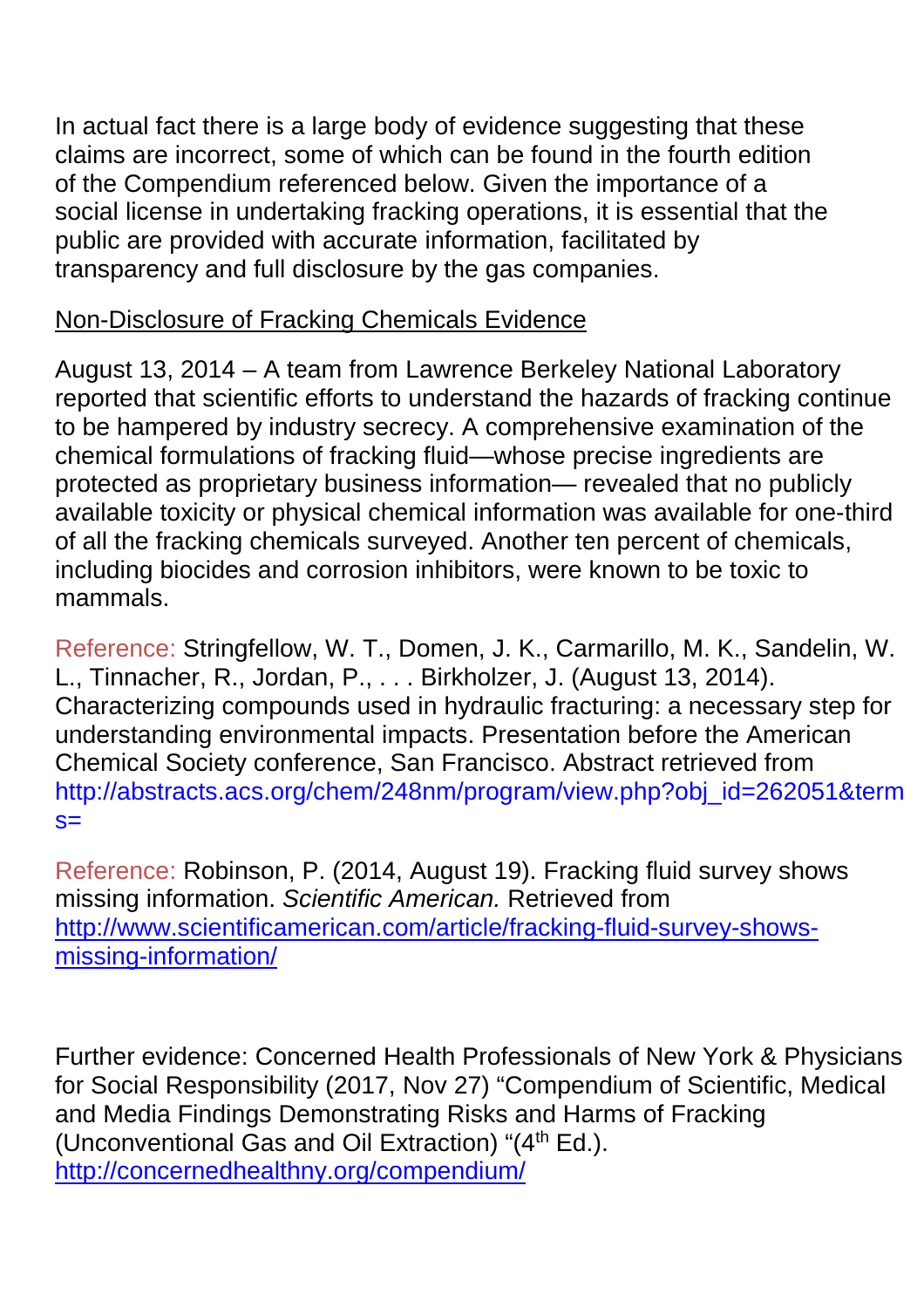A study entitled "Environmental Public Health Dimensions of Shale and Tight Gas Development" is an American report which has far reaching implications for the Northern Territory we are also contemplating shale gas extraction here. It says "Shale gas development uses fracturing fluid that contain organic and inorganic chemicals known to be health damaging…Fracturing fluids can move through the environment and come into contact with humans in a number of ways including surface leaks, spills, releases from holding tanks, poor well construction, leaks and accidents during transportation of fluids, flow back and produced water to and from the well pad, and run of during blowouts, storms, and flooding events. Further, the mixing of these compounds under conditions of high pressure may synergistically create additional potentially toxic compounds. Compounds found in these mixtures may pose risks to the environment and to public health through numerous environmental pathways including water, air, and soil.

It goes on to say that because of the limited information that is available about the chemicals used in frack fluids, researchers have sought to acquire more information on the chemical makeup of fracturing fluids through other means. In this instance, the Colborn et al., used material safety data sheets. And doing so, identified 353 of 632 chemicals contained in 944 products used for natural gas operations in Colorado. They found that at certain concentrations or doses, more than 75% of the chemicals they identified are known to negatively impact the skin, eyes, and other sensory organs, as well as the respiratory system, the gastrointestinal system, and the liver. They also found that 52% of the chemicals have the potential to negatively affect the nervous system, and 37% are candidate EDC's or Endocrine Disruptive Chemicals.

The report also cited a study by Kassotis et al., that indicated that EDC's are a potential health concern in natural gas operations and that chemicals used in the process should be disclosed, and should be screened for EDC activity.

Reference: Shonkoff, Hays, Finkel (2014,Aug) Environmental Public Health Dimensions of Shale and Tight Gas Development. Journal of Environmental Health Perspectives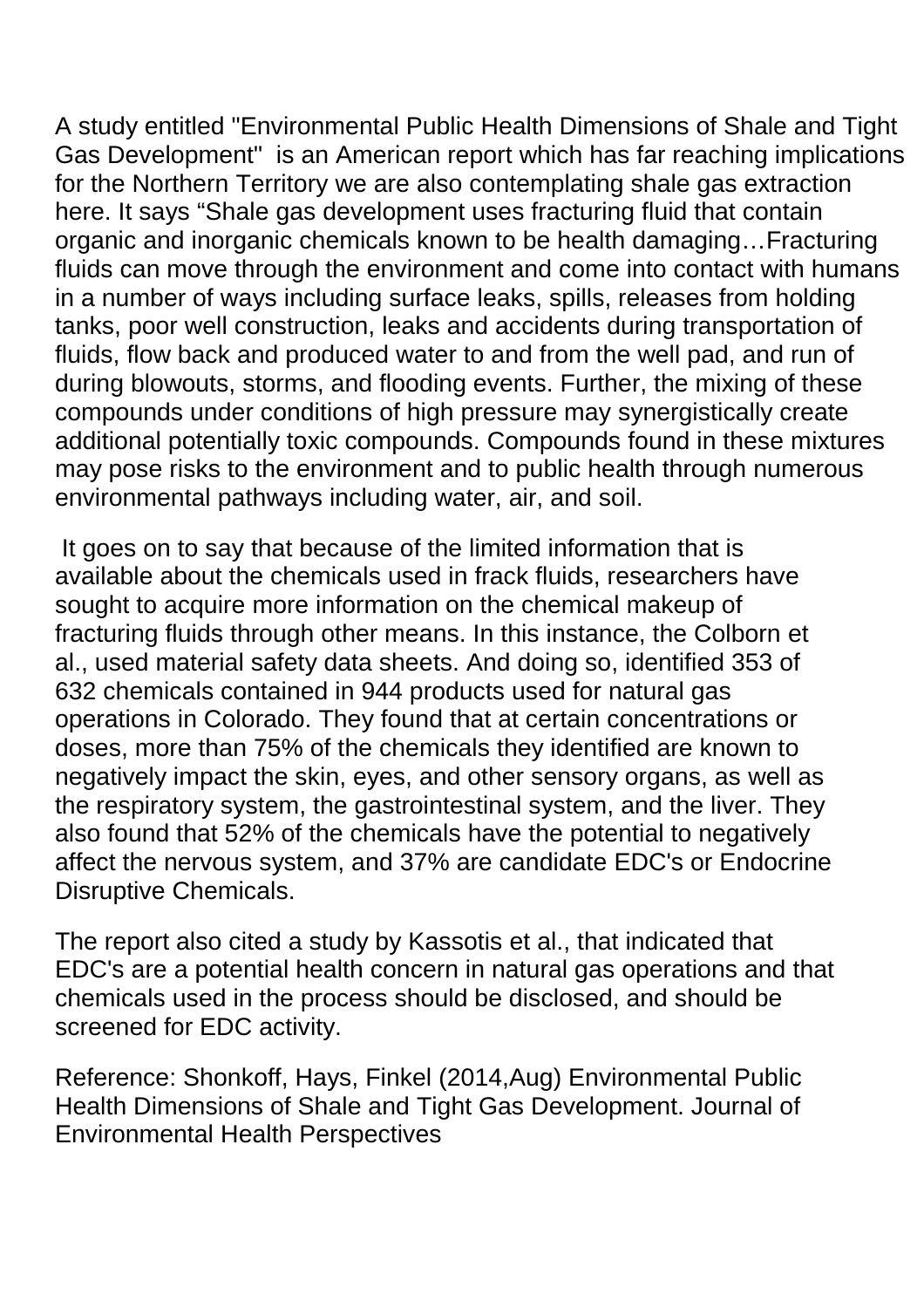# [http://dx.doi.org/10.1289/ehp.1307866.](http://dx.doi.org/10.1289/ehp.1307866)

[The above reference is provided in direct response to Professor Brian Priestly's request.]

## Chemicals in Fracking Fluids Evidence

May 24, 2016 – The U.S. Agency for Toxic Substances and Disease Registry (ATSDR) conducted a public health evaluation using groundwater data gathered in 2012 by the U.S. Environmental Protection Agency (EPA) from 64 private drinking water wells in Dimock, Pennsylvania where natural gas drilling and fracking activities began in 2008 and where residents began reporting problems with their water shortly thereafter. The agency found that water samples collected from 27 Dimock wells contained contaminants "at levels high enough to affect human health." These included methane, salts, organic chemicals, and arsenic.

Reference: U.S. Environmental Protection Agency. (2012, July 25). EPA completes drinking water sampling in Dimock, Pa. [news release]. Retrieved from [https://yosemite.epa.gov/opa/admpress.nsf/0/1A6E49D193E10075852](https://yosemite.epa.gov/opa/admpress.nsf/0/1A6E49D193E1007585257A46005B61AD) [57A46005B61AD](https://yosemite.epa.gov/opa/admpress.nsf/0/1A6E49D193E1007585257A46005B61AD)

February 22, 2016 – Relying on voluntary disclosures reported to the FracFocus registry and a list compiled by the U.S. Congress, a German team surveyed the physiochemical properties of chemicals used in hydraulic fracturing fluid to evaluate their environmental fate and potential toxicity. Common ingredients included those known to contaminant groundwater, such as solvents, as well as those known to react strongly with other chemicals, such as biocides and strong oxidants, indicating that almost certainly, new chemical products are formed during the process of fracking and its aftermath. Hence, nontoxic additives could potentially react with other substances to create harmful byproducts. The authors conclude that a comprehensive assessment of risks would require an unabridged list of the chemical additives used for fracking, and they call for full disclosure.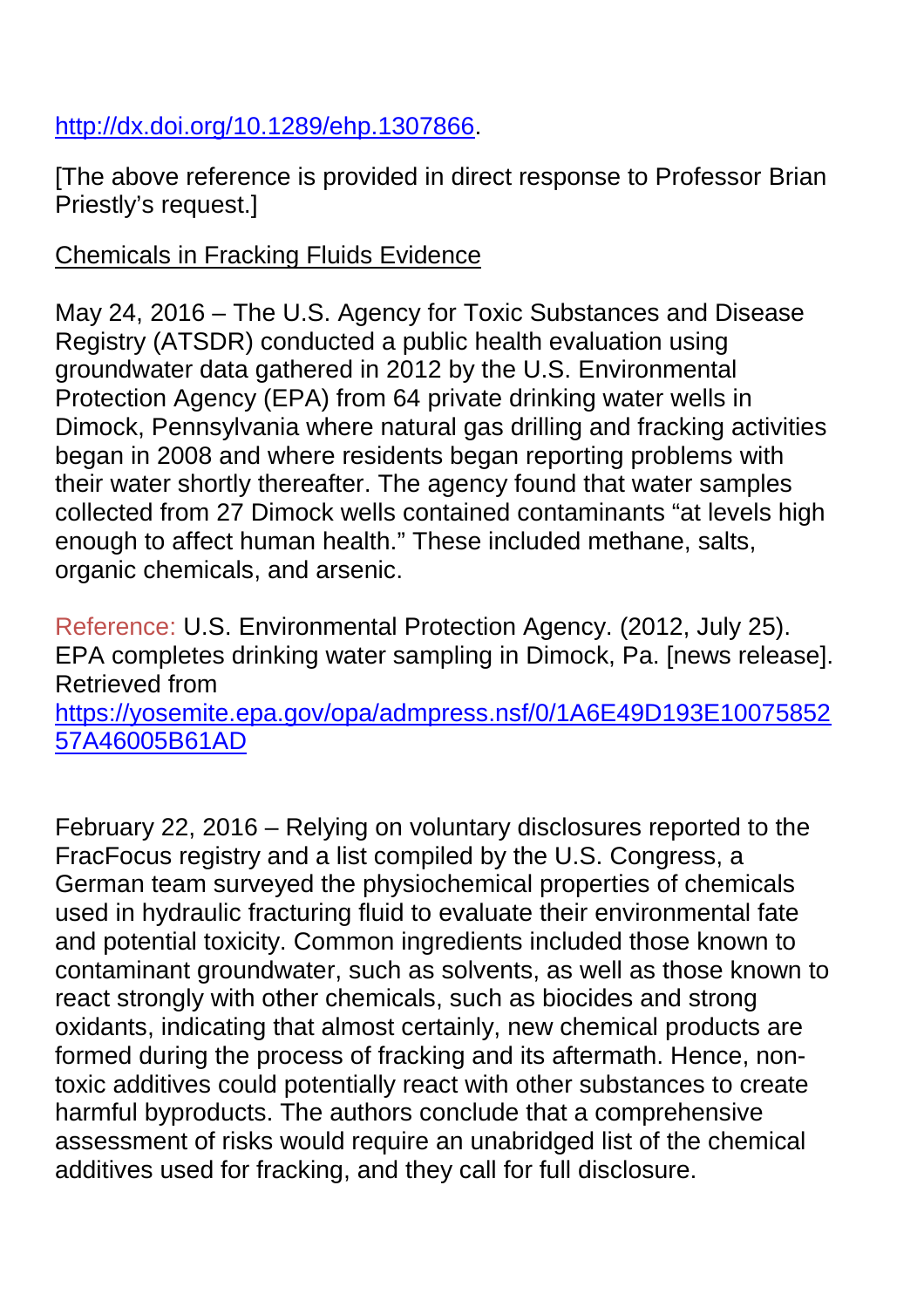Reference: Elsner, M. & Hoelzer, K. (2016). Quantitative survey and structural classification of hydraulic fracturing chemicals reported in unconventional gas production. Environmental Science & Technology, 50(7). doi:10.1021/acs.est.5b02818

Reference: Phys.Org. (9 March 2016). How to get a handle on potential risks posed by fracking fluids. Retrieved from <http://phys.org/news/2016-03-potential-posed-fracking-fluids.html>

January 6, 2016 – Yale School of Public Health researchers analyzed more than 1,021 chemicals either used in fracking fluid or created during the process of hydraulic fracturing. They found that 781 of these chemicals lacked basic toxicity data. Of the 240 that remained, 157 were reproductive or developmental toxicants. These included arsenic, benzene, cadmium, formaldehyde, lead, and mercury. Commenting on this study, lead author Nicole Deziel said, "This evaluation is a first step to prioritize the vast array of potential environmental contaminants from hydraulic fracturing for future exposure and health studies. Quantification of the potential exposure to these chemicals, such as by monitoring drinking water in people's homes, is vital for understanding the public health impact of hydraulic fracturing."

Reference: Elliot, E. G., Ettinger, A. S., Leaderer, B. P., Bracken, M. B., Deziel, N. (2016). A systematic evaluation of chemicals in hydraulic-fracturing fluids and wastewater for reproductive and developmental toxicity. Advance online publication. Journal of Exposure Science & Environmental Epidemiology. doi: 10.1038/jes.2015.81

Reference: Greenwood, M. (2016, January 6). Toxins found in fracturing fluid and wastewater, study shows. Yale News. Retrieved from: [http://news.yale.edu/2016/01/06/toxins-found-fracking-fluids-and](http://news.yale.edu/2016/01/06/toxins-found-fracking-fluids-and-wastewater-study-shows)[wastewater-study-shows](http://news.yale.edu/2016/01/06/toxins-found-fracking-fluids-and-wastewater-study-shows)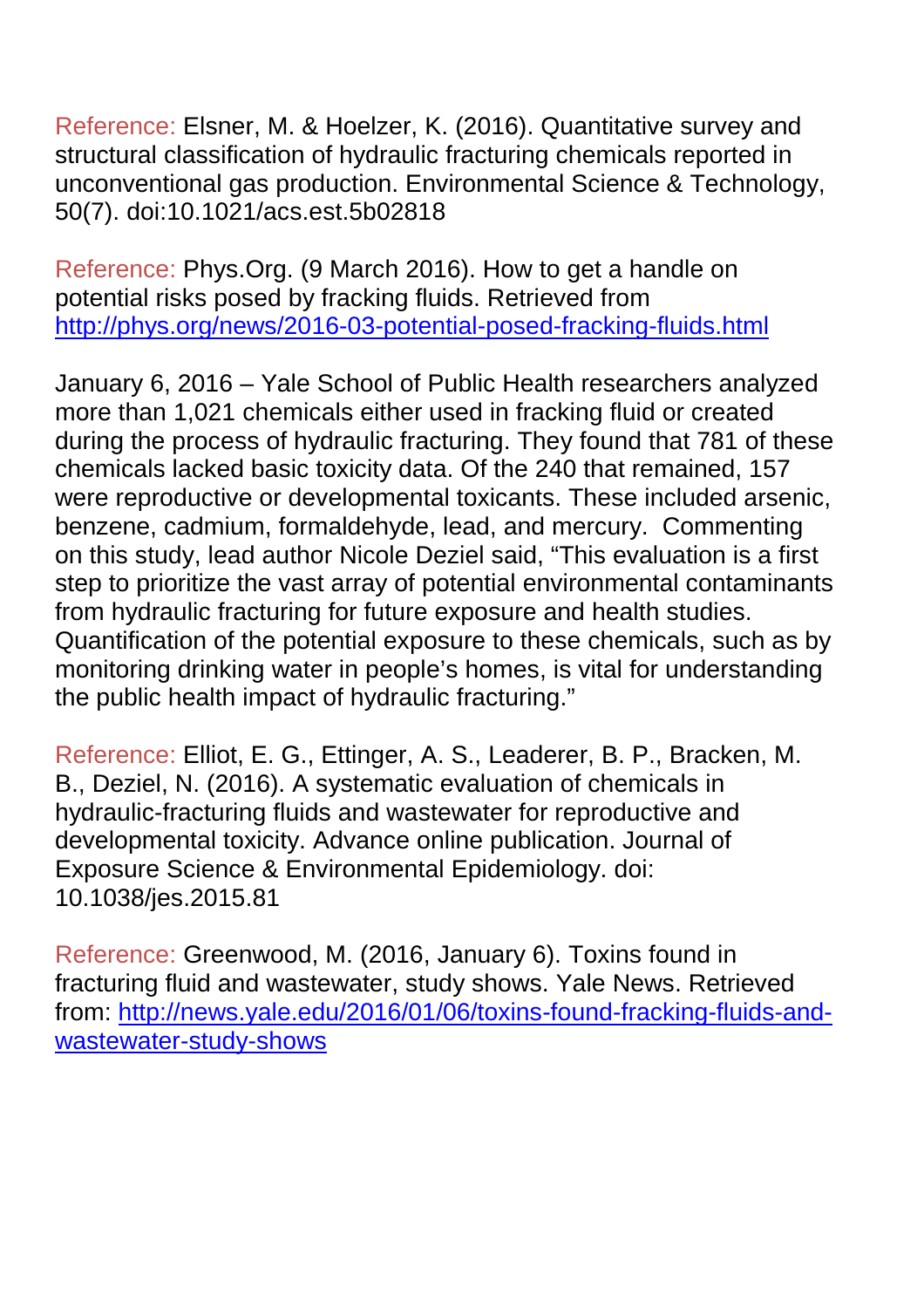February 1, 2015 – An investigation of the chemical make-up of fracking fluid found that the compositions of these mixtures vary widely according to region and company, making the process of identifying individual compounds difficult. Classes of hydrocarbon-based chemicals include solvents, gels, biocides, scale inhibitors, friction reducers, and surfactants. Chemical analysis identified around 25 percent of the organic compounds that are believed to be present in fracking fluid and that are necessary to test for in identifying groundwater and drinking water contamination. Dr. Imma Ferrer, lead author, explained in a Science Daily article about her research that "[b]efore we can assess the environmental impact of the fluid, we have to know what to look for."

Reference: Ferrer, I. & Thurman, E.M. (2015), Chemical constituents and analytical approaches for hydraulic fracturing waters. Trends in Environmental Analytical Chemistry, 5, 18-25, doi: 10.1016/j.teac.2015.01.003

Reference: Elsevier. (2015 April 8). Fracking fluids contain potentially harmful compounds if leaked into groundwater. *ScienceDaily*. Retrieved from http://www.sciencedaily.com/releases/2015/04/150408090323.htm?ut m\_source=feedburner&utm\_medium=email& utm\_campaign=Feed%3A+sciencedaily%2Fearth\_climate%2Frecyclin g\_and\_waste+%28Recycling+and+Waste+N ews+--

So we need the gas companies to be transparent about the chemicals that they are intending to use. What are the names of those chemicals? What are their effects? How are they going to keep us safe from them? Then, what are the gas companies going to do with the thousands of tonnes of frack fluid waste containing those chemicals, as well as the radioactive material and compounds generated underground?

There is talk of re-injection of the frack fluid into other aquifers here in the Territory. Who oversees that? What regulations are in place to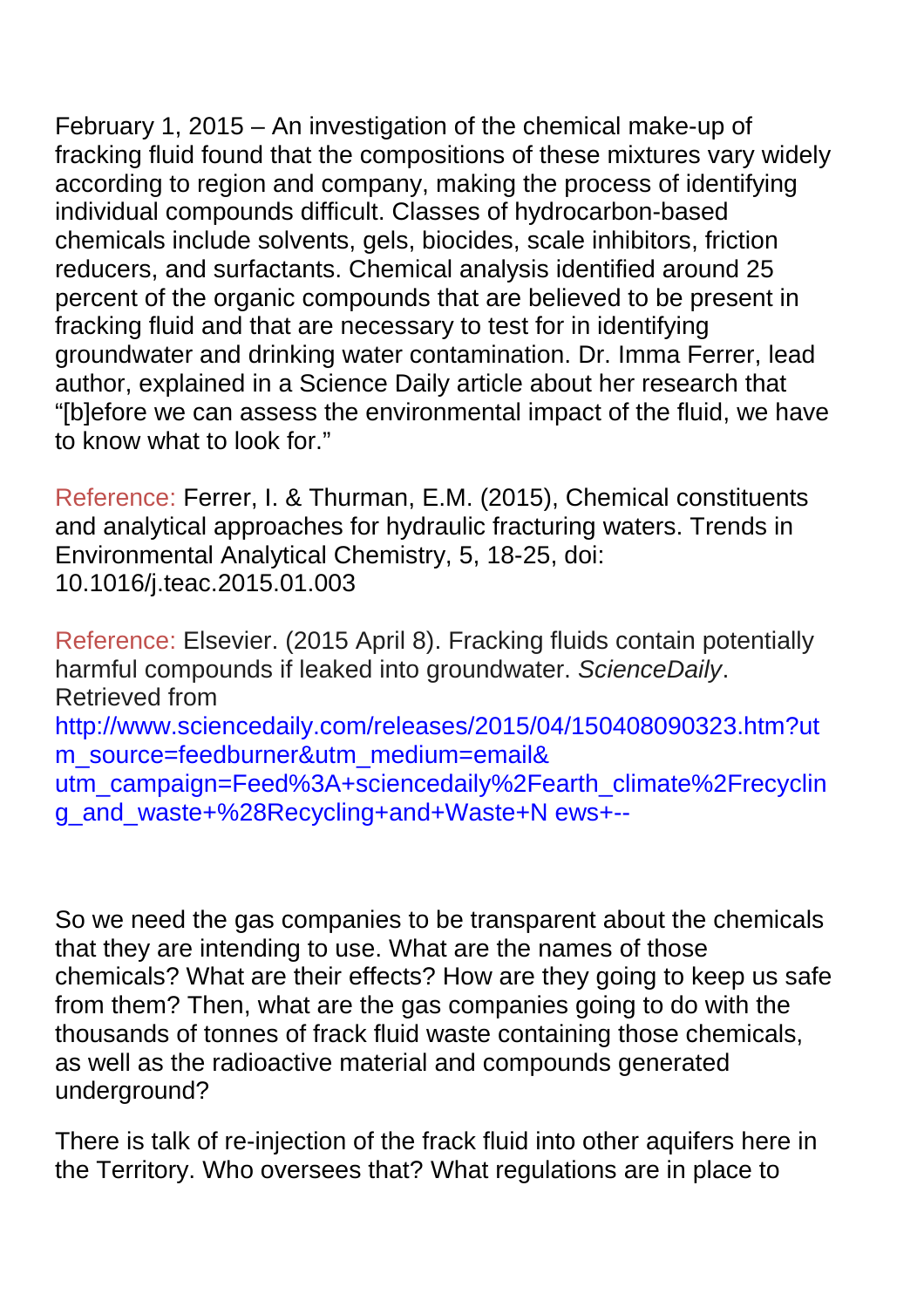ensure it is done correctly and safely? Who makes sure that those regulations are adhered to? What happens when mistakes are made, like accidentally re injecting waste into a clean aquifer as happened in California where fracking waste chemicals were being disposed of into drinking water. How do we ensure that that never happens here and if it does happen, what is our recourse? Can that contaminated water be rehabilitated?

## Wastewater Reinjection into Drinking Water Aquifers Evidence

July 9, 2015 – A multi-volume report from the California Council of Science and Technology (CCST) found threats to groundwater in California from several parts of the fracking lifecycle, most notably from toxic wastewater. First, wastewater from California fracking operations is sometimes used for crop irrigation, in which case contaminants may seep from the surface of agricultural areas into groundwater. Second, nearly 60 percent of fracking wastewater in California is disposed of in unlined, open-air pits, a practice that is banned in almost all other states. There are 900 such waste disposal pits in the state, most of which are located in Kern County. Third, for many years, fracking wastewater in California has been mistakenly sent, via injection wells, directly into protected aquifers containing clean freshwater. [1] California's Division of Oil, Gas and Geothermal Resources allowed fracking wastes to be injected into aquifers that it believed were exempt from the U.S. Safe Drinking Water Act. Conceding this mistake, the agency has shut down 23 injection wells for fracking waste disposal and established a two-year timetable for phasing out other wells injecting waste into aquifers that should have been protected.[2] Fracking also threatens California's groundwater resources through water consumption, according to the CCST study. While this volume of water represents a small percentage of overall annual water consumption in California, fracking-related water use is, the study noted, disproportionately concentrated in areas of the state already suffering from water shortages. Further drawdowns of these aquifers may interfere with agricultural and municipal water needs.[3] In addition, because the oil containing rock layers in California are located closer to the surface than in other states, the state's groundwater is potentially vulnerable to chemical contamination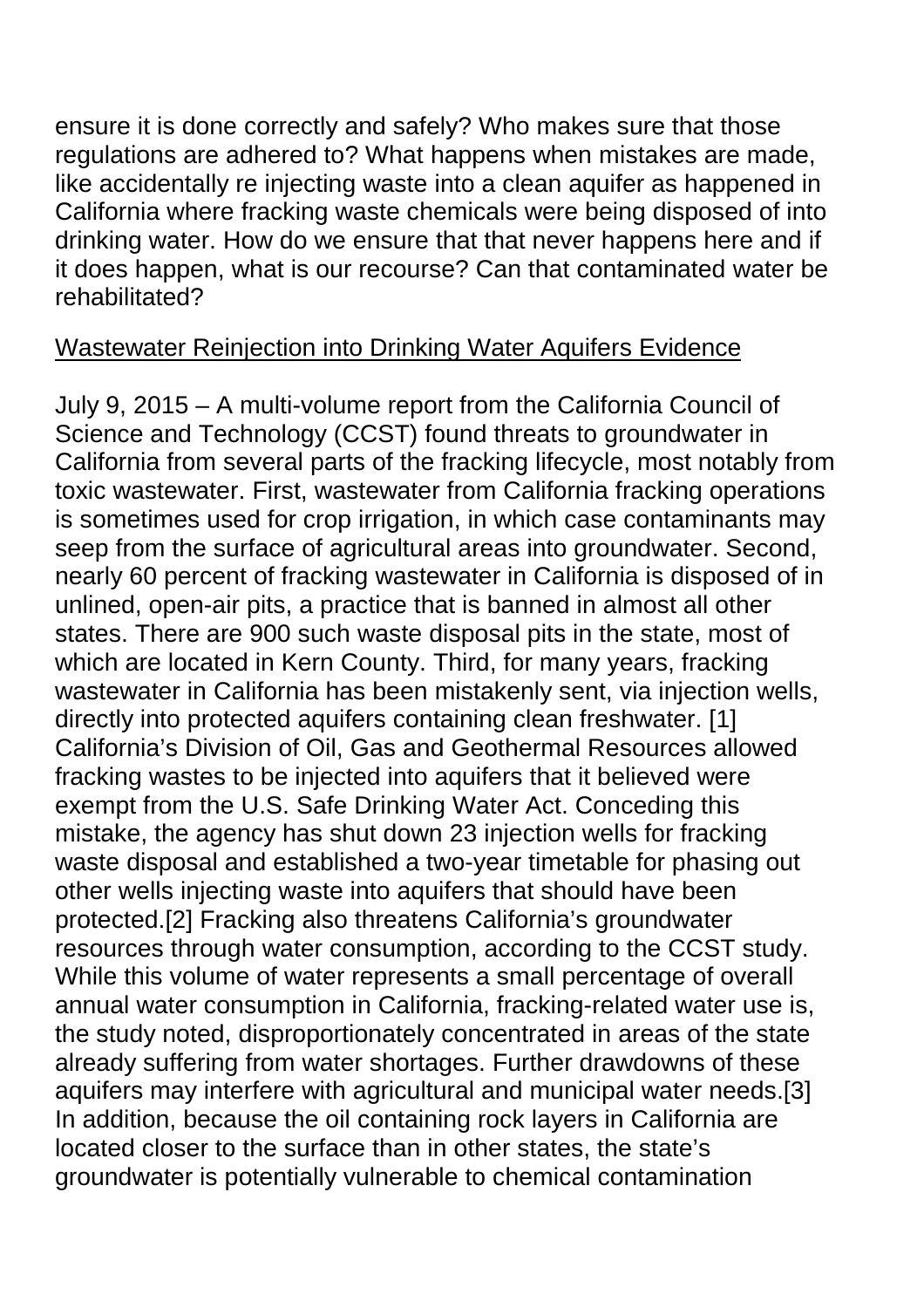through vertical faults and fissures and via old and abandoned wells. The absence of evidence for direct contamination of groundwater by fracking, the study concluded, reflects absence of investigation rather than evidence of safety. [4]

Reference [1]: Shonkoff, S. B. C., Jordan, P., Hays, J., Stringfellow, W. T., Wettstein, Z. S., Harrison, R., Sandelin, W., & McKone, T. E. (2015, July 9). Volume II, Chapter 6: Potential impacts of well stimulation on human health in California. In: An Independent Scientific Assessment of Well Stimulation in California. California Council on Science and Technology, Sacramento, CA. Retrieved from <http://ccst.us/publications/2015/vol-II-chapter-6.pdf>

Reference [2]: Baker, D. R. (2015, July 16). U.S. likely to bar oil-waste dumping into 10 California aquifers. San Francisco Chronicle. Retrieved from [http://www.sfchronicle.com/business/article/U-S-likely](http://www.sfchronicle.com/business/article/U-S-likely-to-bar-oil-waste-dumping-into-%2010-6389677.php)[to-bar-oil-waste-dumping-into-](http://www.sfchronicle.com/business/article/U-S-likely-to-bar-oil-waste-dumping-into-%2010-6389677.php) 10-6389677.php

Reference [3]: Stringfellow, W. T., Cooley H., Varadharajan, C., Heberger, M., Reagan, M. T., Domen, J.K., . . . Houseworth, J. E. (2015, July 9). Volume II, Chapter 2: Impacts of well stimulation on water resources. In: An Independent Scientific Assessment of Well Stimulation in California. California Council on Science and Technology, Sacramento, CA. Retrieved from <http://ccst.us/publications/2015/vol-II-chapter-2.pdf>

Reference [4]: Long, J. C. S, Birkholzer, J. T., & Feinstein, L. C. (2015, July 9). Summary report. In: An Independent Scientific Assessment of Well Stimulation in California. California Council on Science and Technology, Sacramento, CA. Retrieved from: <http://ccst.us/publications/2015/2015SB4summary.pdf>

The issue of earthquakes caused by reinjecting these frack fluids into empty aquifers is also of concern.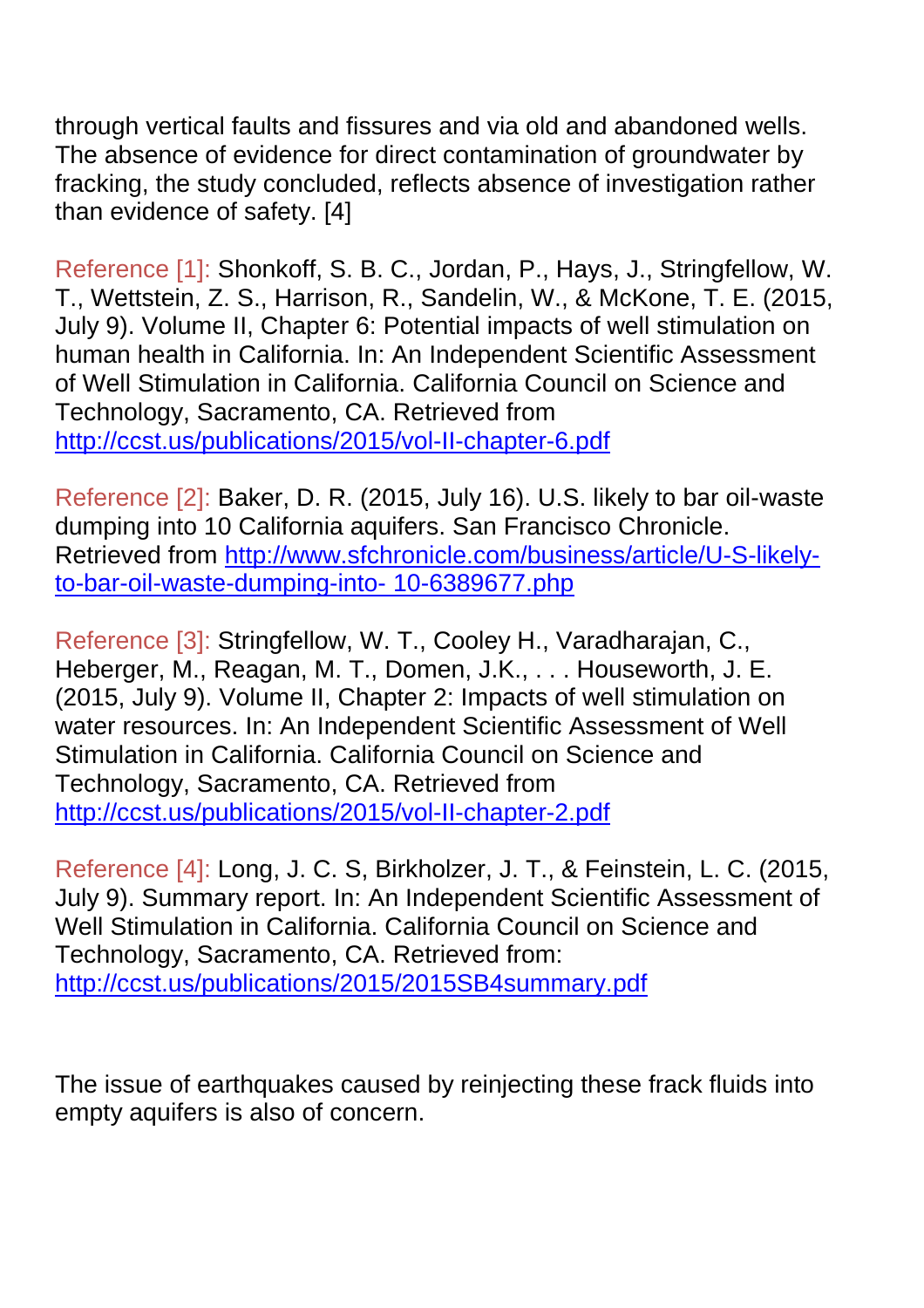# Earthquakes Resulting from Frack Fluid Reinjection Evidence

February 1, 2016 – An article in the *Texas Journal of Oil, Gas, and Energy Law* exhaustively reviewed the literature on earthquake activity in areas of six states (Arkansas, Colorado, Kansas, Ohio, Oklahoma, and Texas) where fracking takes place or drilling wastes are disposed underground and concluded that courts should impose strict liability for earthquake damage caused either by fracking itself or by the underground injection of fracking fluids. "Earthquakes sometimes occur when subsurface formations are properly fractured. Likewise, the risk of earthquake damage is not substantially mitigated by the exercise of due care when frack fluids are injected into the ground."

Reference: Watson, B. A. (2016). Fracking and cracking: strict liability for earthquake damage due to wastewater injection and hydraulic fracturing. *Texas Journal of Oil, Gas and Energy Law, 11*(1). Retrieved from<http://ssrn.com/abstract=2735862>

October 29, 2015 – The Kansas Corporation Commission extended limits on the injection of wastewater from fracking operations after a drop in the frequency of earthquakes that followed more than 200 earthquakes. Before that, the average rate was one earthquake every two years.

Reference: Kansas Corporation Commission. (2015, October 29). Kansas Corporation Commission approves order extending wastewater injection limits. [Press release.] Retrieved from [http://www.kcc.state.ks.us/pi/press/15-13.htpF](http://www.kcc.state.ks.us/pi/press/15-13.htp)racking Background and Issues Paper

Suggested addition of three risks not currently listed in paper

On Page 15, under the risk theme of Social Impacts: and separate to the subheading of Housing and Rent, may we suggest that "Property or Land Value" be added as a subheading. We make that suggestion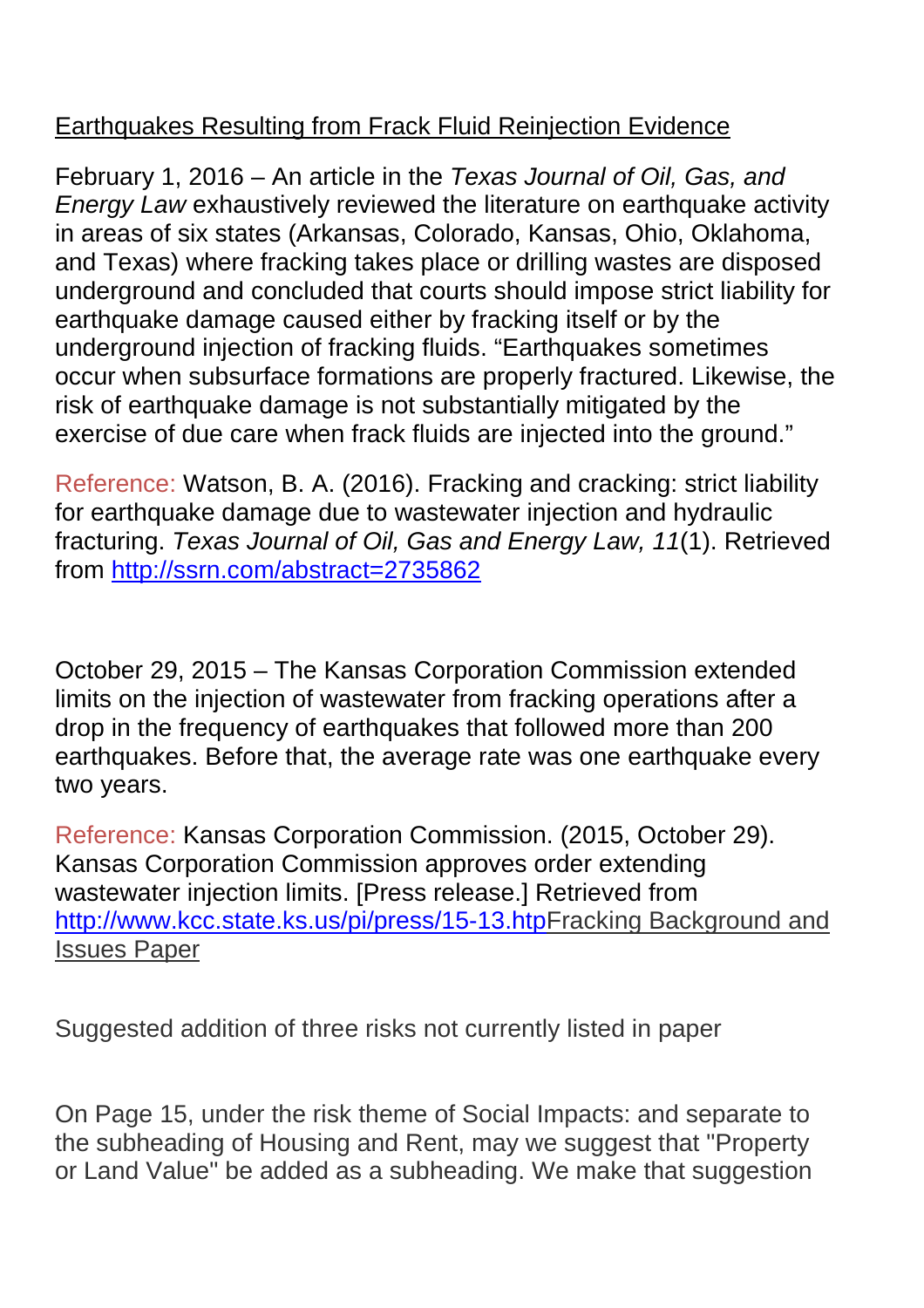due to the potential for a reduction in property values due to proximity to a shale gas fracking operation, and its infrastructure (well pad/processing plant/flare) and the impacts that may have on the air, water and soil quality of that property. There are instances of previously suitable land no longer being fit to raise cattle. These landowners face the challenge of having banks refuse to lend to them and insurance companies refusing to insure them. Further, when they find themselves needing to sell and move elsewhere, the gas companies won't buy their properties at market value.

Secondly, under the heading Public Health: and subheading "Mental health and Wellbeing" there is a need to consider the mental health effects of such a reduction in property values due to fracking operations. Many farmers and those raising cattle on their property don't have superannuation. Their land is their security, and the value of that land decreasing due to fracking operations would cause enormous stress, anxiety and uncertainty about their future.

Thirdly, under the heading Social Impacts: Employment, it needs to be recognised that Fracking operations in an area can result in a REDUCTION in employment due to the negative effects on other industries, including tourism, agriculture and the raising of cattle. There is a CSIRO report commissioned by the QLD government in 2015 that found that for every 10 jobs created by the fracking industry, 18 jobs are lost in agriculture. Any assessment of the economic impacts of fracking in the NT needs to acknowledge this finding by the CSIRO.

Reference: [https://industry.gov.au/Office-of-the-Chief-](https://industry.gov.au/Office-of-the-Chief-Economist/Publications/Documents/coal-seam-gas/Socioeconomic-impacts-of-coal-seam-gas-in-Queensland.pdf)[Economist/Publications/Documents/coal-seam-gas/Socioeconomic](https://industry.gov.au/Office-of-the-Chief-Economist/Publications/Documents/coal-seam-gas/Socioeconomic-impacts-of-coal-seam-gas-in-Queensland.pdf)[impacts-of-coal-seam-gas-in-Queensland.pdf](https://industry.gov.au/Office-of-the-Chief-Economist/Publications/Documents/coal-seam-gas/Socioeconomic-impacts-of-coal-seam-gas-in-Queensland.pdf) (Table 3 page 26 and page 29)